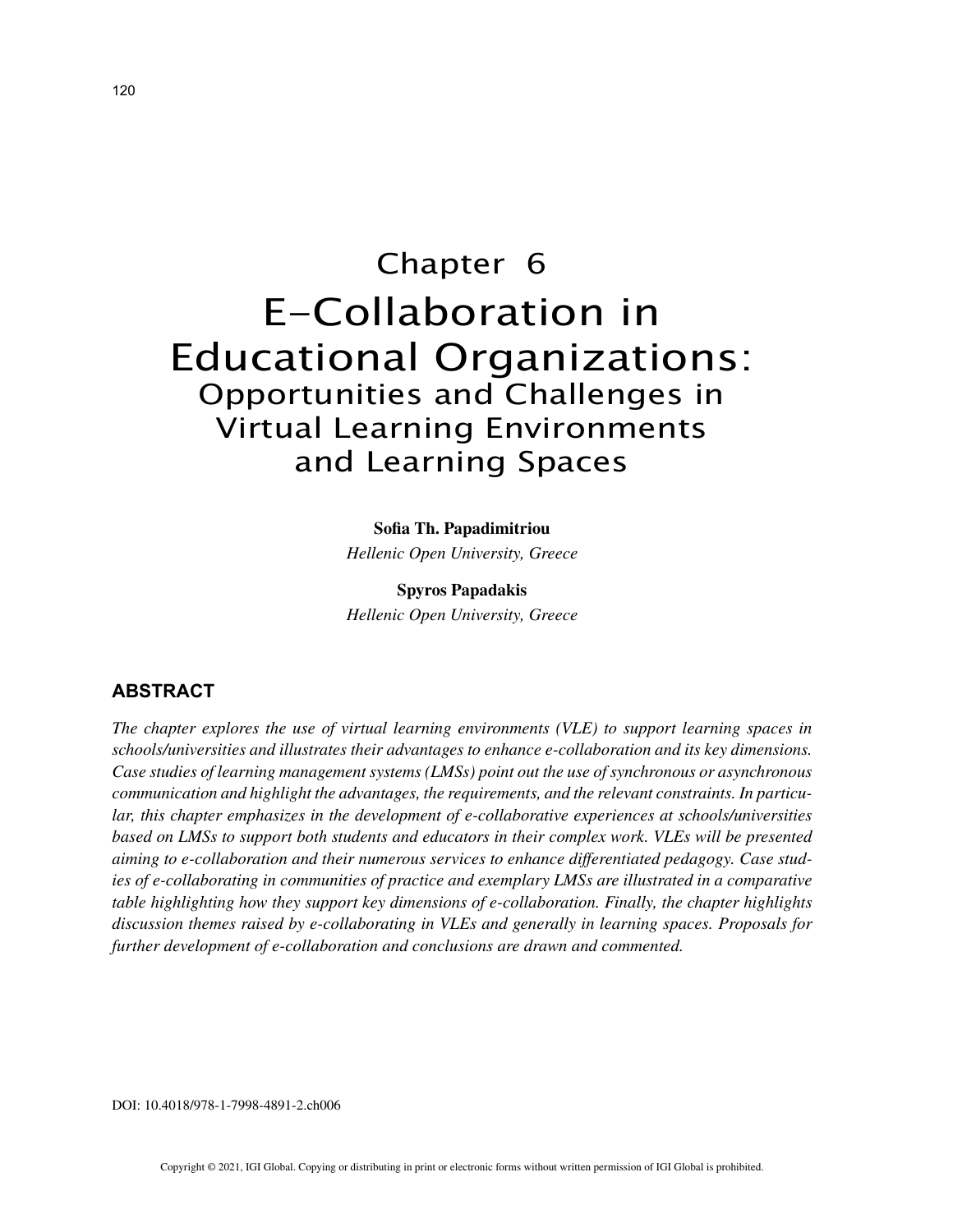## **INTRODUCTION**

*Today's students*, an expression used by Marc Prensky in his paper "*Digital natives, digital immigrants*" back in 2001, represent the Net generation having grown up within digital technology. To use his own words, Prensky said for them *they have spent their entire lives surrounded by and using computers, videogames, digital music players, video cams, cell phones, and all the other toys and tools of the digital age [....] Computer games, email, the Internet, cell phones and instant messaging are integral parts of their lives* (Tapscott 1998, 2009; Prensky 2001; Palfrey and Gasser 2008, Bayne 2011).

Hence, pupils and students of the *Net Generation (Net Gen)* need flexible studies and strongly connected with contemporary technologies. These needs of students today lead to the increasing importance of redefining educational *physical & online space*. On the other hand, all, educational organizations face the challenge to make the shift from in person learning in class or campus to a blended environment of combining face-to-face and online activities. A new teaching and learning blended ecosystem for all educational organizations rises. Collaborating in both physical and virtual spaces (*Learning Spaces*) is a key aspect of that blended ecosystem.

The chapter explores the use of *Virtual Learning Environments (VLE)* to support *Learning Spaces* in Schools/Universities and illustrate their advantages to enhance **e-collaboration** and its key dimensions. VLEs are Web-based platforms that provide teachers with a concrete structure for the creation, storage, and access to online courses which use resources, activities, interactions and different stages of assessments. Case studies of *Learning Management System (LMSs)*, point out the use of various services of synchronous or asynchronous communication and highlight the advantages, the requirements and the relevant constraints. In particular this chapter emphasizes in the development of e-collaborative experiences at Schools/Universities based on LMSs to support both students and educators in their complex work.

This chapter introduces teaching at a distance and the essential need of supporting students in the **first unit**. The **second unit** presents definitions for e-Collaboration and the key dimensions to achieve it. It also focuses on the key aspect of collaborating in both physical and virtual spaces (*Learning Spaces*) aiming to the Net generation learners. The **third unit** approaches the concept of *Communities of Practice (CoP)* and focuses on two case studies, those of "etwinning" and "Teachers for Europe" (T4E) as best practices of educational CoPs which promote e-collaboration and use both virtual and physical spaces to enhance collaborative activities. A special "etwinning" project entitledd "Digital stories" is described thoroughly as an exemplar case study of e-collaboration in a Learning Space.

*Virtual Learning Environments* which support e-collaboration will be presented in **the fourth unit** and their numerous services to enhance differentiated pedagogy. Exemplary LMSs are illustrated in a comparative table highlighting how their services support key dimensions of e-collaboration. Elaborating LMSs, the *Learning Activity Management System (LAMS)* is proposed as an appropriate open *LMS* which serves e-collaborative activities with a structured way.

Finally, the chapter highlights discussion themes raised by e-collaborating with *Virtual Learning Environments* and generally in *Learning Spaces*. Proposals for further development of e-collaboration and conclusions are drawn and commented.